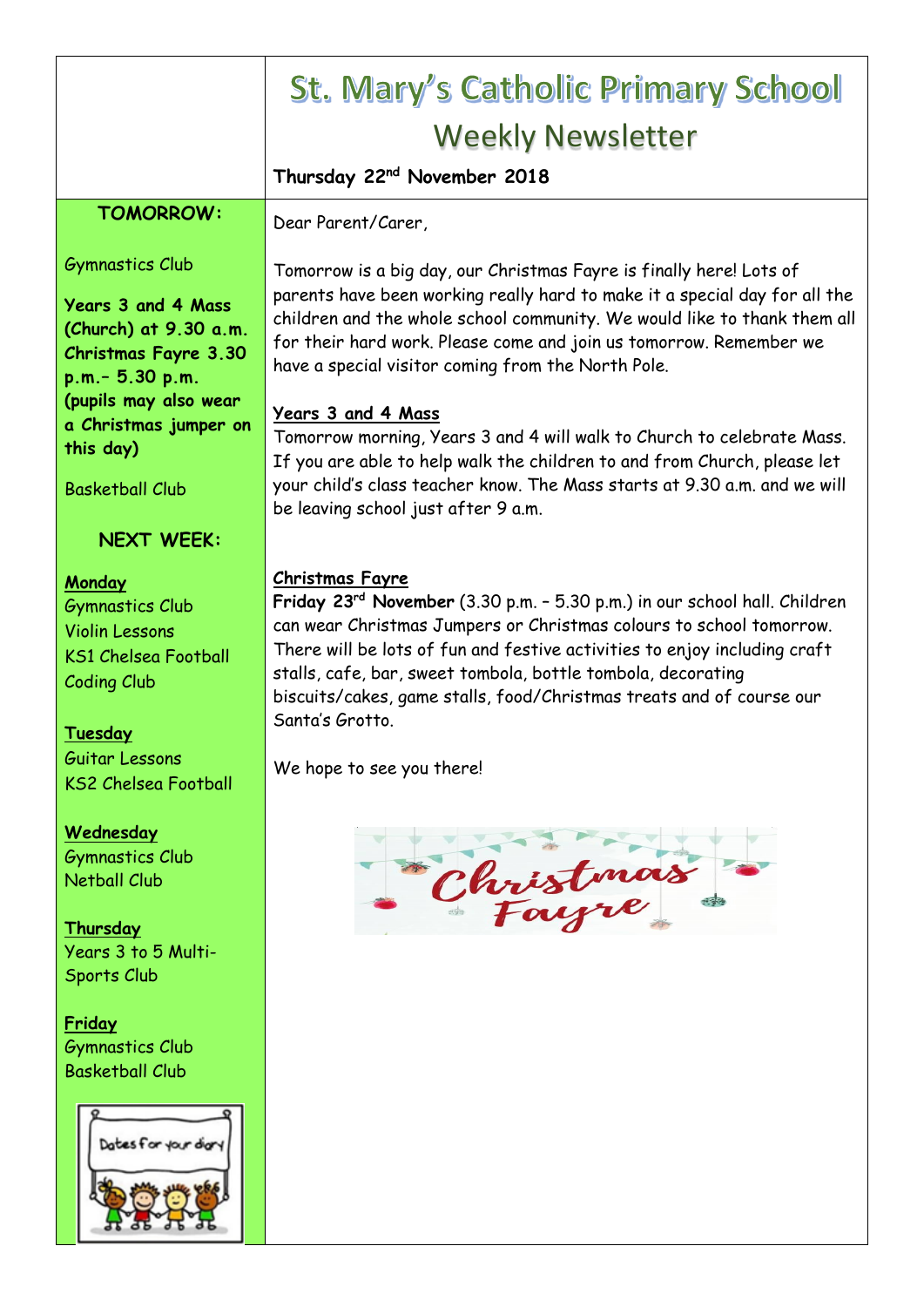#### **Every Day Counts – Attendance**

We celebrate good attendance each week in assemblies and through our 'Attendance Notice Board'. Please ensure your child arrives on time, every day, between 8:40 and 8:50 a.m. If your child is late, they are missing out on valuable learning time. Parents of children who are repeatedly late, will be asked to meet with a member of our senior management team to see how we can help support them in getting their child to school on time. Thank you for your help in advance.

#### **HOUSE POINTS House Point Winners (each class):**

| Year           | Name              | Number of |
|----------------|-------------------|-----------|
|                |                   | House     |
|                |                   | Points    |
| 1              | Jawdan            | 38        |
| $\overline{c}$ | Mateusz           | 13        |
| $\overline{3}$ | Dawid             | 8         |
| 4              | <b>Nicky</b>      | 20        |
| 5              | Michelle          | 16        |
|                | Florence & Hallie | 5         |

**This week's winning house is: St Francis with 213 points!**

#### **Tissues**

With the cold and hay fever season almost upon us we would be grateful for donations from parents of boxes of tissues. As you can imagine we get through loads of boxes and have depleted our budget allocation. Donations would be gratefully appreciated.

#### **Christmas Diary Dates**

Please take a look at the list on the right for dates of this year's Christmas events. These include our Christmas Productions and Carol Services.



#### **UPCOMING EVENTS:**

| Date                     | Event                                             |
|--------------------------|---------------------------------------------------|
| Fri 23rd Nov             | Years 3 and 4 Mass (Church) at                    |
|                          | 9.30 a.m.                                         |
|                          | Christmas Fayre from 3:30 -                       |
|                          | 5:30 p.m. (pupils may also wear a                 |
|                          | Christmas jumper to school on                     |
|                          | this day)                                         |
| Mon 26 <sup>th</sup> Nov | Y6 and UEYs Height and Weight                     |
|                          | Check                                             |
|                          | Prospective Parents Tour 1:30                     |
|                          | p.m.                                              |
| Fri 30 <sup>th</sup> Nov | Sports Hall Athletics                             |
| Mon 3rd Dec              | <b>Start of Test Week</b>                         |
| Wed 5 <sup>th</sup> Dec  | Nasal Flu Vaccination (UEY -Y5)                   |
|                          | Pavilion's Carol Service Y5 (5:00                 |
|                          | $p.m. - 6:00 p.m.$                                |
| Fri 7 <sup>th</sup> Dec  | Confessions (Y4, Y5, Y6)                          |
| Mon 10 <sup>th</sup> Dec | Start of Friendship Week                          |
|                          | Practice for Carol Service - Y6                   |
| Wed 12 <sup>th</sup> Dec | EYs Dress rehearsal                               |
|                          | (all Nursery children attending                   |
|                          | pm)                                               |
|                          | Carol Service in the Church                       |
|                          | 4:30 p.m. Y6 leading                              |
| Thu 13th Dec             | Early Years Production 2:00 p.m.                  |
|                          | (all Nursery children attending                   |
| Fri 14th Dec             | pm)                                               |
| Tue 18 <sup>th</sup> Dec | Confessions (Y4, Y5, Y6)<br>Y1&Y2 Dress rehearsal |
| Wed 19th Dec             | Y1&Y2 Production 2:30 p.m. and                    |
|                          | 6:00 p.m.                                         |
|                          | No Pens Wednesday                                 |
| Thu 20 <sup>th</sup> Dec | LEY and UEY Disco (all Nursery                    |
|                          | children attending am)                            |
|                          | KS1 and Ks2 Disco                                 |
| Fri 21st Dec             | All Nursery children attending                    |
|                          | am                                                |
|                          | End of term Mass 9:30 a.m.                        |
|                          | End of term. School finishes at                   |
|                          | $1:30$ p.m.                                       |
| Mon 7 <sup>th</sup> Jan  | INSET Day - School closed                         |
| Tue 8 <sup>th</sup> Jan  | Pupils back to school                             |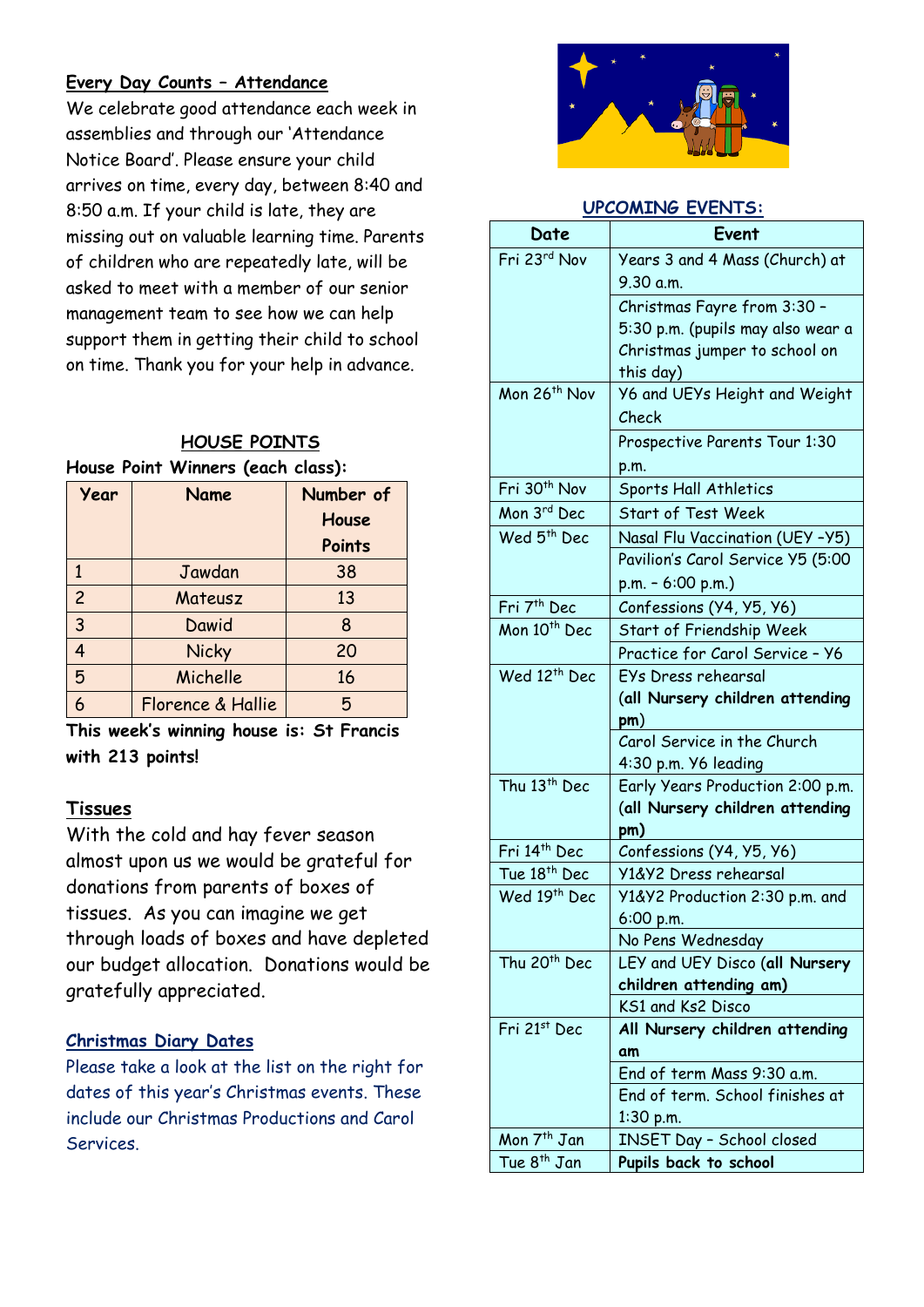#### **School Fundraising Team (PTA) Newsletter** 22nd November 2018 - Our Christmas Fayre is tomorrow!

#### **PTA Team**

| <b>Sarah Wells Y5</b>  | Chair                          |
|------------------------|--------------------------------|
|                        | 07855 998693                   |
| Jo Allen Y4            | <b>Secretary</b>               |
|                        |                                |
| Aileen Gallahue Y4     | <b>Treasurer/Social Media</b>  |
|                        | 07940 987660                   |
| <b>Bea Posada Saez</b> | <b>Vice Treasurer</b>          |
| <b>Margarita</b>       | <b>Class Rep. Co-ordinator</b> |
| <b>Margarita</b>       | <b>Event Promotion Co-</b>     |
|                        | ordinator                      |
| <b>Tamara</b>          | <b>Class Rep LEY am</b>        |
| <b>Catherine</b>       | <b>Class Rep LEY am</b>        |
| <b>Tamara</b>          | <b>Class Rep LEY PM</b>        |
| Anna                   | <b>Class Rep LEY PM</b>        |
| Cecila                 | <b>Class Rep UEY</b>           |
| <b>Bruno</b>           | <b>Class Rep UEY</b>           |
| <b>Bea/Eamon</b>       | <b>Class Rep UEY</b>           |
| Isabel                 | Class Rep Year 1               |
| Ola                    | <b>Class Rep Year 1</b>        |
| <b>Tara</b>            | <b>Class Rep Year 2</b>        |
| Clare                  | <b>Class Rep Year 2</b>        |
| Katie                  | <b>Class Rep Year 3</b>        |
| <b>Catherine</b>       | <b>Class Rep Year 3</b>        |
| <b>Magda</b>           | <b>Class Rep Year 4</b>        |
| <b>Margarita</b>       | <b>Class Rep Year 4</b>        |
| Roxanne                | <b>Class Rep Year 5</b>        |
| Sue                    | <b>Class Rep Year 5</b>        |
| <b>Jenny</b>           | <b>Class Rep Year 6</b>        |
| <b>Denise</b>          | <b>Class Rep Year 6</b>        |

#### **PTA Class Reps.** What do they do?

- Enhance our feeling of a community
- Inform parents about fund-raising events
- Ask for your help when needed
- Encourage other parents to organise events
- Attend meetings where possible
- Encourage others to attend
- **Volunteer at events**
- Preparation tasks in advance of events

Thank you to Tara and Clare coming forward to be the new Class Reps for Year 2. We really appreciate the support you are willing to give.



### Hopefully useful information about our Fayre:

- $\checkmark$  Free entry to the Fayre, no admission charge.
- $\checkmark$  Our Fayre will open at 3.30pm with a group of children singing outside the main hall.
- $\checkmark$  Everyone will enter the Fayre through the hall from the playground.
- $\checkmark$  All the stalls will in the hall and the Y5 classroom.
- $\checkmark$  Bottle tombola will be in Y5 not the hall
- √ Santa's Grotto is situated in the Infant's Playground it opens at 3.45pm.
- √ You MUST bring your coloured ticket if you are visiting the grotto during the Fayre and exchange it for a wristband of the same colour.
- $\checkmark$  All children in the grotto queue must be wearing a wristband.
- $\checkmark$  Please bring plenty of change.
- $\checkmark$  Remember to bring carrier bags to put your goodies in!
- $\checkmark$  Be patient, we are all volunteers working hard to give all the children and parents a lovely afternoon, the hall will be very hot and busy but fun!